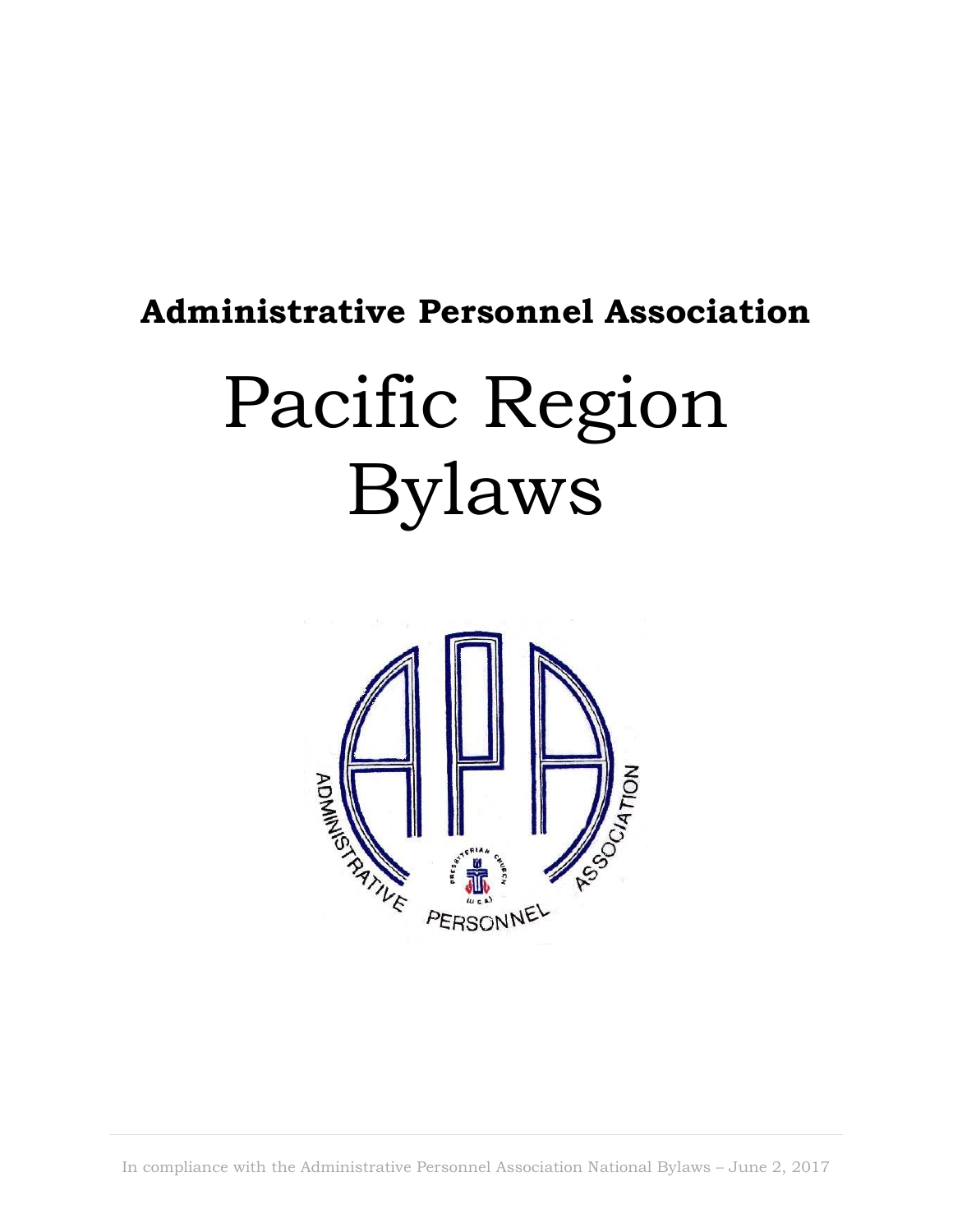# **Table of Contents**

| <b>ARTICLE I - NAME AND AFFILIATION</b>            | 1            |
|----------------------------------------------------|--------------|
| <b>ARTICLE II - OBJECTIVE</b>                      | 1            |
| <b>ARTICLE III - MEMBERSHIP</b>                    | 1            |
| Eligibility<br><b>Classification of Membership</b> |              |
| <b>ARTICLE IV - DUES</b>                           | 2            |
| <b>ARTICLE V - OFFICERS</b>                        | $\mathbf{2}$ |
| <b>Officers</b>                                    |              |
| <b>Terms of Office</b>                             |              |
| <b>Elections</b>                                   |              |
| Vacancy - Un-expired Term                          |              |
| <b>Removal from Office</b>                         |              |
|                                                    |              |
| <b>ARTICLE VI - OFFICERS' DUTIES</b>               | 3            |
| <b>ARTICLE VII - MEETINGS</b>                      | 5            |
| <b>Annual Meetings</b>                             |              |
| <b>Special Meetings</b>                            |              |
| <b>Regional Executive Board</b>                    |              |
| <b>Minutes</b>                                     |              |
|                                                    |              |
| <b>Proxy Voting</b>                                |              |
| <b>Record Keeping</b>                              |              |
| Quorum                                             |              |
| <b>ARTICLE VIII - ABSENCE</b>                      | 6            |
| <b>ARTICLE IX - EXECUTIVE BOARD</b>                | 6            |
| <b>ARTICLE X - COUNCIL</b>                         | 7            |
| <b>ARTICLE XI - COMMITTEES AND COUNCILS</b>        | 7            |
|                                                    |              |
| <b>ARTICLE XII - LEGACIES AND GIFTS</b>            | 7            |
| <b>ARTICLE XIII - REVIEW/AMENDMENTS</b>            | 8            |
| <b>ARTICLE XIV - PARLIAMENTARY AUTHORITY</b>       | 8            |
|                                                    |              |
| <b>ARTICLE XV - DISSOLUTION CLAUSE</b>             | 8            |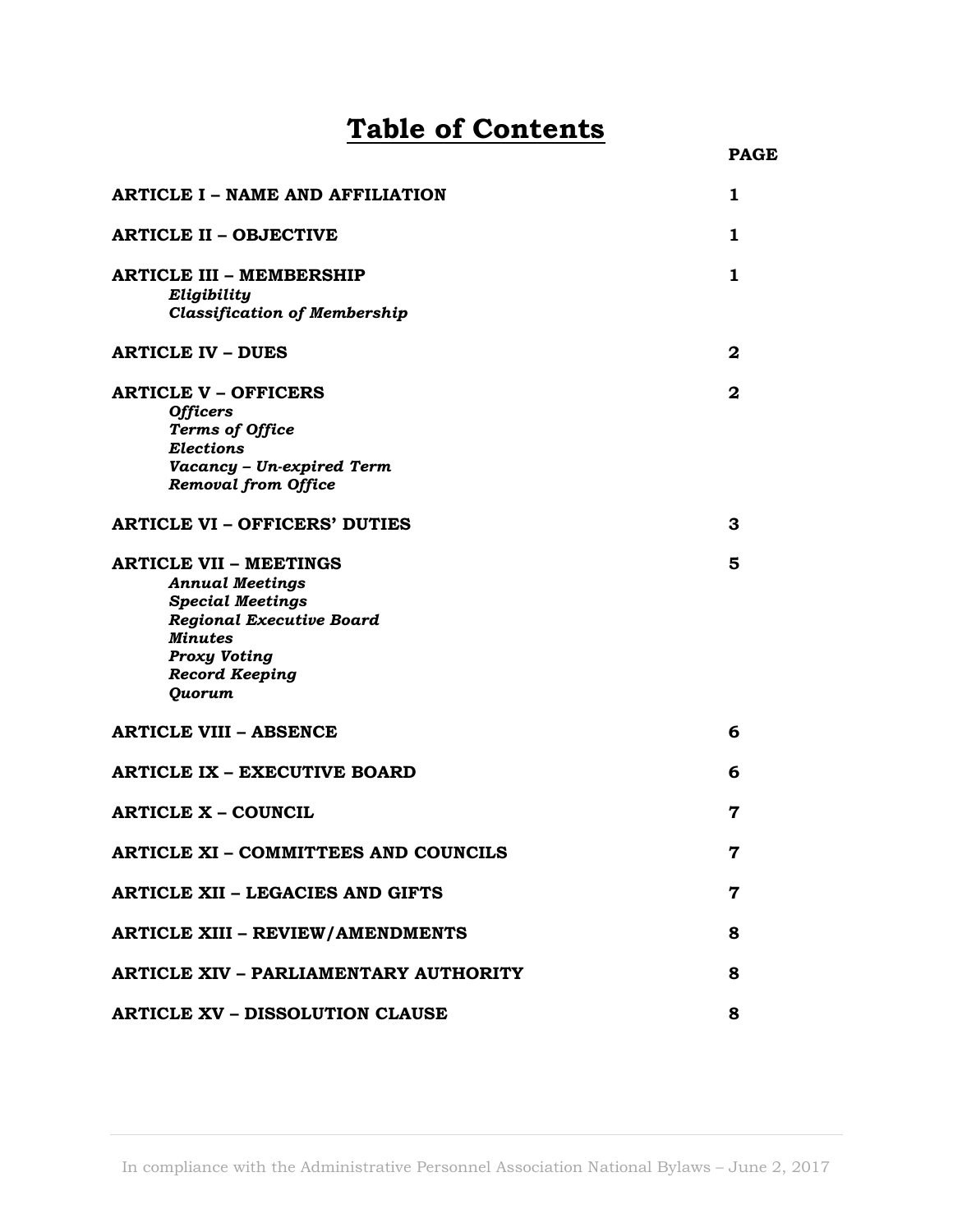#### **ARTICLE I – NAME AND AFFILIATION**

The name of this organization shall be the Administrative Personnel Association (APA), Presbyterian Church (U.S.A.). This organization is closely affiliated with the Presbyterian Church (U.S.A.).

#### **ARTICLE II – OBJECTIVE**

The objective and purpose shall be to provide a supportive organization for promoting continuing education, individual growth, communication, and fellowship for its members; to deepen and strengthen lives spiritually and professionally, and to work for the mission of the church universal.

#### **ARTICLE III – MEMBERSHIP**

#### *Eligibility*

All persons engaged in administrative work in any local church or church-related institution, governing body or agency of the Presbyterian Church (U.S.A.), or those denominations with which we have communion.

#### *Classification of Membership*

**Active Member –** Persons engaged in positions, listed above, whose dues are paid annually. However, to vote at either a Regional or National Business meeting dues must be current. May vote and hold office.

**Affiliate Member** – May be issued to a member of the Administrative Personnel Association who has been engaged in administrative work in a local church, church-related institution, governing body, or agency of the Presbyterian Church (U.S.A.) for a minimum of five (5) years, or has begun the certification process and is no longer employed due to a life-changing event. Must pay dues. May vote and hold office.

**Honorary Member** – May be conferred on a person deemed by the Council to have contributed significantly to the organization. Members are not eligible. The recipient may not vote or hold office. The rolls for Honorary Members would be maintained by the Regional Membership Chair where Honorary Member status was awarded and removed from the National membership rolls. Regional Membership Chairs would report Honorary Member information to the National Membership Chair and be maintained on a separate National membership roll.

**Inquirer** – An inquirer may attend any conference or continuing education event in a given year without paying dues and without receiving credit toward certification. Course hours accumulated will be kept on file for one (1) year from the date taken. Within that year, if the inquirer becomes a member, those hours will count toward certification, as long as membership dues and certification fees have been paid.

**Honorary Life Member** – May be issued at the request of the region to any member upon retirement from administrative work in any local church or church-related institution, governing body, or agency of the Presbyterian Church (U.S.A.), who has been a member in good standing of the Administrative Personnel Association for at least ten (10) years and served as either a regional or national officer, for at least eight (8) of the ten (10) years (President, Secretary, Treasurer, Membership Chair, or Accreditations and Standards Chair). May vote, may hold an appointed office. If in an elected office, may complete the current term. Payment of dues is not required.

**Retired Member** – A retired member is a member who automatically qualifies upon retirement. May vote, may hold an appointed office. If in an elected office, may complete the current term. Payment of dues will be at fifty (50) percent of the stipulated dues.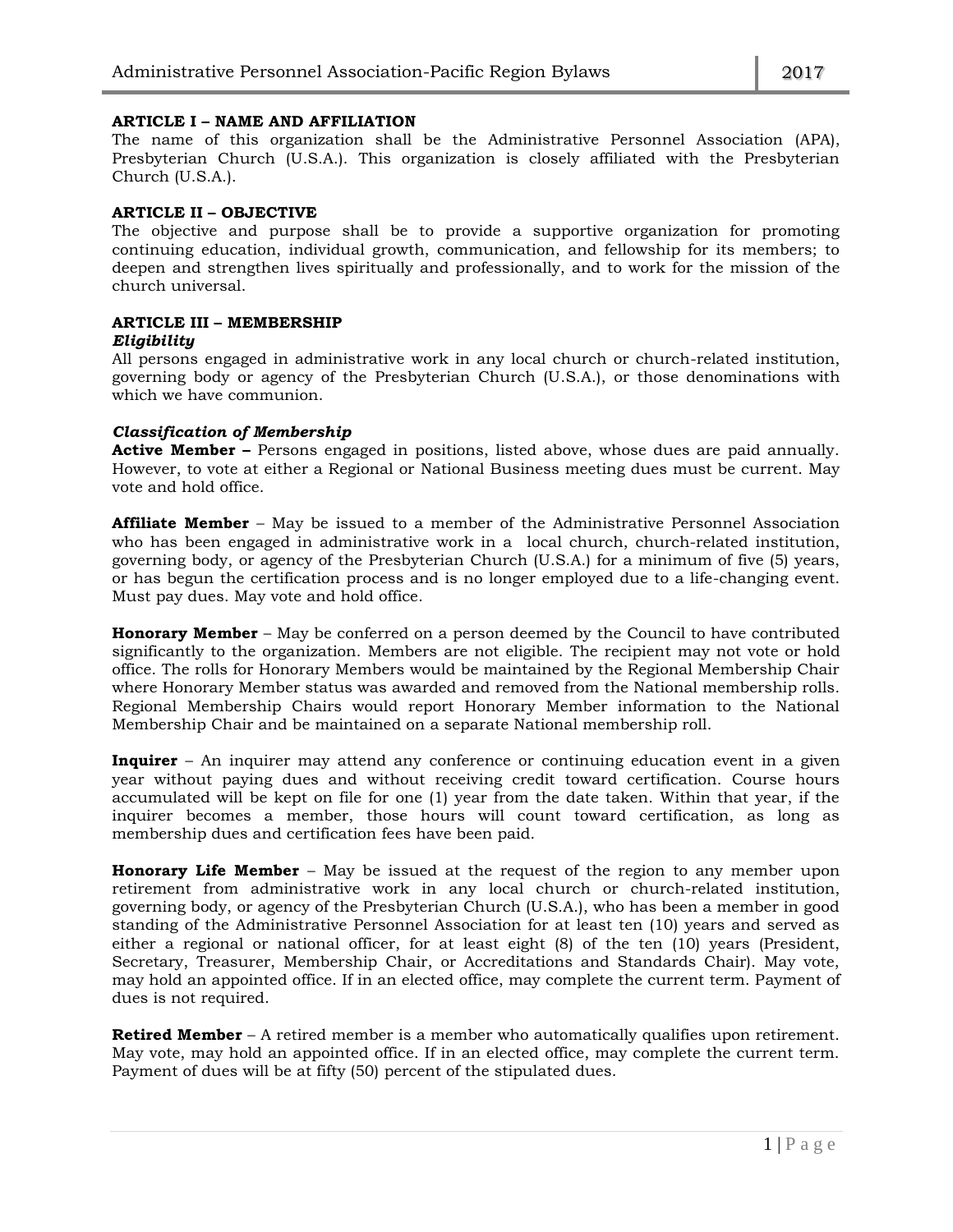#### **Classification of Membership (continued)**

**Organizational Member** – Churches, presbyteries, synods, and related institutions or agencies may hold membership. These organizations may send representatives to conferences. The representatives may not vote or hold elected/appointed office. Certification is not applicable. Staff members of these organizations must hold individual membership in their own name to apply for certification.

**\*NOTE** – Should either an Honorary Life Member or a Retired Member return to the workforce with the Presbyterian Church (U.S.A.) for twenty (20) hours per week or more, and wish to participate in APA as a voting, dues paying active member, and wish the privilege of holding an elected office, a letter stating such should be sent to their regional membership chair and their regional president. They will be restored to active membership. When the member retires permanently, a letter stating such should be sent to their Regional Membership Chair and their Regional President.

#### **ARTICLE IV – DUES**

With the exception of Life and Honorary members, all other members will be assessed dues on a calendar basis, in an amount determined by the Council, and passed by the Organization during the annual national business meeting. Dues will be reviewed annually. In areas where regions are established, dues will be divided fifty/fifty (50/50) between regional and national treasuries. Dues must be current in order to be eligible to vote at either the regional or national business meeting. Members whose dues are delinquent after that date will be notified by the regional membership chairperson.

# **ARTICLE V – OFFICERS**

#### *Officers*

Regional officers of the organization shall be:

- President
- President-Elect
- Treasurer
- Secretary

# *Terms of Office*

- The office of Regional President is a Four (4) year term
- Elected in even years
- First and Second year: *Regional President-Elect*
- Third and Fourth year: *Regional President*

The Regional President shall not be re-elected to a second term unless he/she has been vacant from the position for two (2) years.

The Regional Secretary and Regional Treasurer, shall each serve a one (1) two (2) year term and shall be eligible for a second term but can serve no more than four (4) consecutive years in the same elected position. In order to be eligible to serve again as the Regional Secretary or Regional Treasurer, this person must have been vacant from the position for at least one (1) year.

Regional Secretary and Regional Treasurer elected in odd years.

Members can only serve one (1) elected officer position.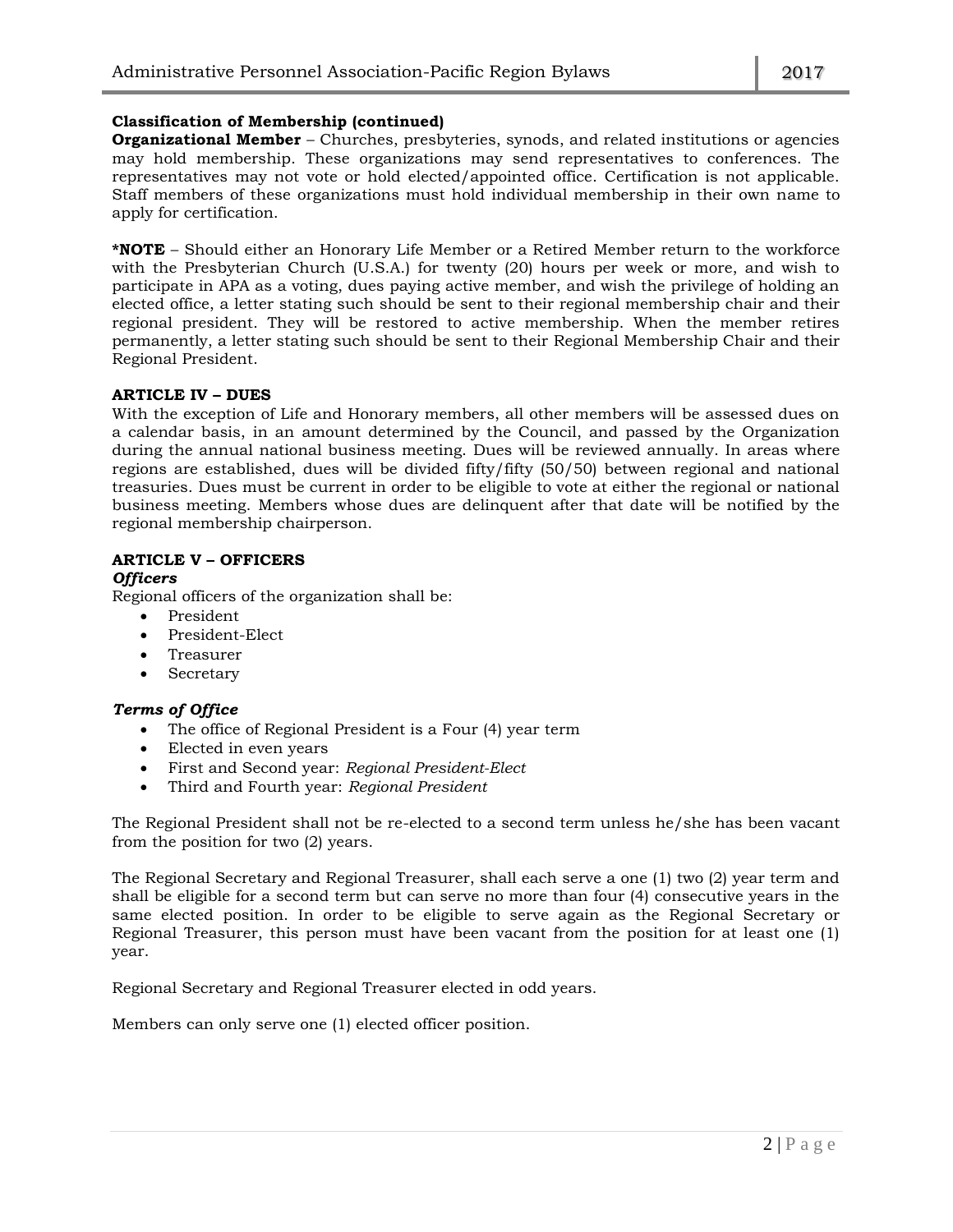# **ARTICLE V – OFFICERS (continued)**

# *Elections*

A Regional Nominating Committee shall be formed with four (4) members at-large and the Regional President-Elect with the Regional President-Elect serving as chair.

Elections will be held during the Regional Annual Business Meeting held at the annual conference. Officers take office at the conclusion of the conference.

# *Vacancy – Un-expired Term*

If a vacancy occurs in the office of Regional President, the Regional President-Elect shall become Regional President for the unfulfilled term. The unexpired term shall constitute one (1) term if the time left in the unexpired term is three (3) years or more. As a result, the Regional President-Elect position will automatically become vacated, the Regional Executive Board will appoint an interim until the position can be filled at the next regional annual business meeting.

If a vacancy occurs in the office of Regional Secretary or Regional Treasurer, the Regional President shall appoint a person as interim and the Regional Nominating Committee shall conduct an election to fill the position. The ELECTED person shall fulfill the unexpired term. The unexpired term shall constitute one (1) term if the time left in the unexpired term is more than fifteen (15) months.

If the vacancy of the Regional Secretary or Regional Treasurer occurs no more than one hundred and twenty (120) days prior to the regional business meeting the body of the organization will vote to fill the vacancy. If the vacancy does not occur within this time, then the Regional Nominating Committee will conduct the nominating process and present name(s) for the Regional Executive Board to vote on. The Regional Executive Board will be representing the body of the organization in this capacity. A majority vote is needed for a national officer to be elected by the Regional Executive Board.

# *Removal from Office*

Any Regional Officer or Regional Committee Chair may be removed from office for failure to execute the duties and responsibilities of the position or due to professional misconduct. The process may be started only upon receipt of written complaint to the National Professional Conduct Committee. Details of the process may be found in the National APA Guidelines located in the Manual of Operations.

#### **ARTICLE VI – OFFICERS' DUTIES**  *Regional President*

- The Regional President shall be accountable to the Administrative Personnel Association through the Regional Executive Board.
- The duties of the Regional President shall be developed into a position description by the Regional Executive Board.
- Will preside at the Regional Annual Conference and Regional Business Meeting and/or any electronic meetings of the Regional Executive Board.
- May appoint a parliamentarian as needed for the Regional Annual Business Meeting.
- Will appoint a Regional Council on Accreditation and Standards chair and a Regional Membership chair in even years.
- Will appoint regional committee chairpersons, upon beginning term of office and when a vacancy occurs within sixty (60) days of vacancy.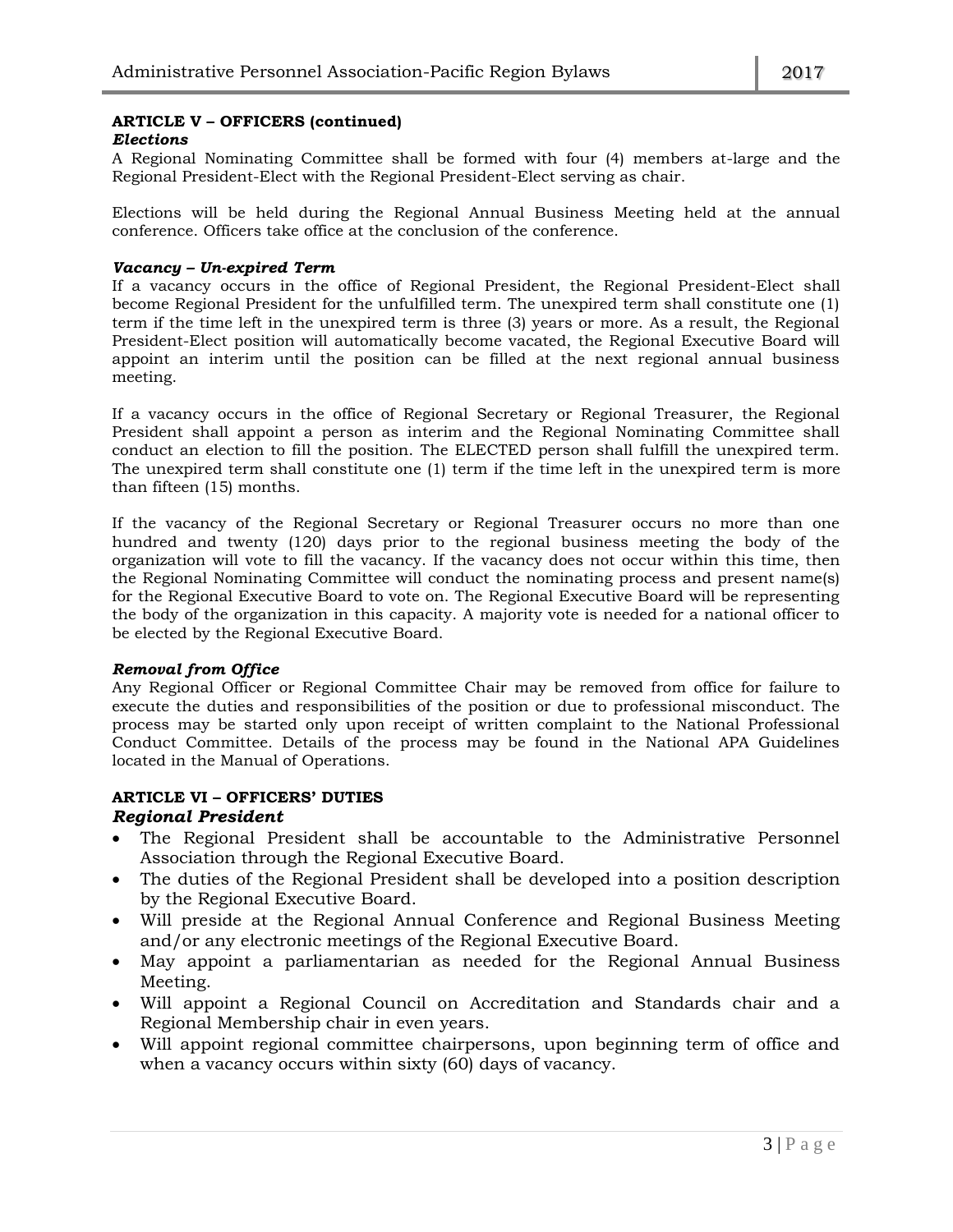# **ARTICLE VI – OFFICERS' DUTIES (continued)** *Regional President*

- Will serve as ex-officio member of all committees except the Regional Nominating Committee.
- Will ensure that all rules, regulations, trusts, and provision applicable to all funds of the region and their administration and all policies adopted by the Regional Executive Board are in compliance.
- Will perform the additional duties as outlined in the Regional APA Guidelines. If there are no regional guidelines available, then the National APA Guidelines will be referenced where applicable.
- Will comply with the Administrative Personnel Association Standard Ethical Conduct Policy.

# *President-Elect*

- The Regional President-Elect shall be accountable to the Administrative Personnel Association through the Regional Executive Board.
- The duties of the Regional President-Elect shall be developed into a position description by Regional Executive Board.
- Will serve when the Regional President is unable to serve.
- Will serve as chairperson of the Regional Nominating Committee and the Regional Bylaws Committee.
- Will work with the Regional President.
- Will perform the additional duties as outlined in the Regional APA Guidelines. If there are no regional guidelines available, then the National APA Guidelines will be referenced where applicable.
- Will comply with the Administrative Personnel Association Standard Ethical Conduct Policy.

# *Secretary*

- The Regional Secretary shall be accountable to the Administrative Personnel Association through the Regional Executive Board.
- The duties of the Regional Secretary shall be developed into a position description by Regional Executive Board.
- Will record minutes for ALL regional APA meetings and the Regional Executive Board meetings and will include any financial reports or discussions in the minutes.
- Will distribute minutes within thirty (30) days of the meeting to the Regional Executive Board, and when appropriate, the membership.
- Will maintain, store, and preserve any and all documents as requested by the Regional Executive Board.
- Will work with and handle any correspondence as requested by the Regional President.
- Will serve as chairperson of the Regional Communications Committee.
- Will perform the additional duties as outlined in the Regional APA Guidelines. If there are no regional guidelines available, then the National APA Guidelines will be referenced where applicable.
- Will comply with the Administrative Personnel Association Standard Ethical Conduct Policy.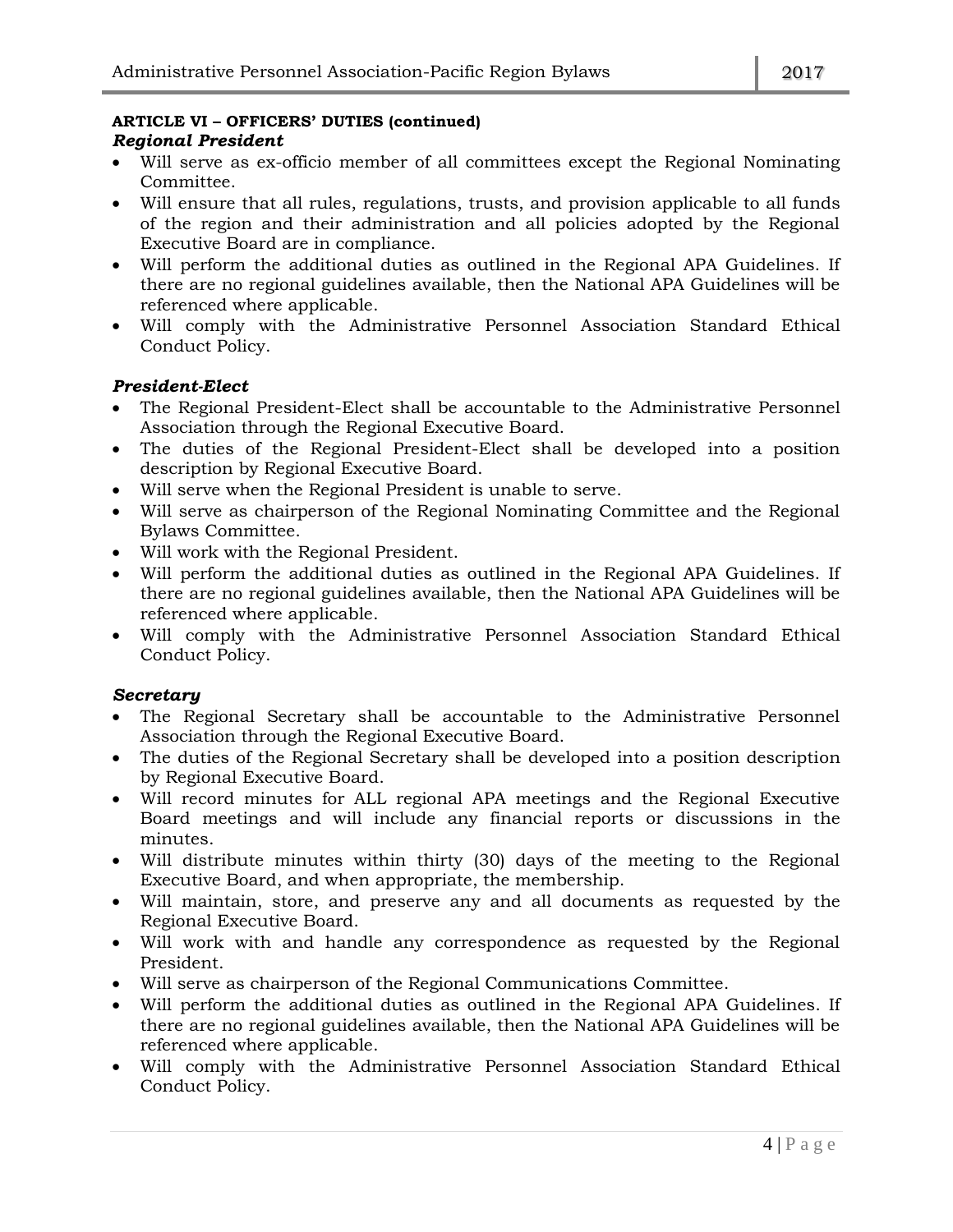# **ARTICLE VI – OFFICERS' DUTIES (continued)** *Treasurer*

- The Regional Treasurer shall be accountable to the Administrative Personnel Association through the Regional Executive Board.
- The duties of the Regional Treasurer shall be developed into a position description by Regional Executive Board.
- Shall receive and appropriately disburse funds within fifteen (15) business days of request.
- Will serve as chairperson of the Regional Finance Committee.
- Will work with and provide any financial reports as requested by the Regional President.
- Will maintain, store, and preserve any and all financial documents as required by law and the Council Regional Executive Board.
- Will perform the additional duties as outlined in the Regional APA Guidelines. If there are no regional guidelines available, then the National APA Guidelines will be referenced where applicable.
- Will comply with the Administrative Personnel Association Standard Ethical Conduct Policy.

# **ARTICLE VII – MEETINGS** *Annual Meetings*

The Regional Business Meeting of the membership shall be held annually during the National or Regional Conference. A region can also submit a request to the Council for approval to convene electronically for their Business Meeting. The Regional Membership votes on the election of Regional Officers.

# *Special Meetings*

Special meetings may be called at any time by the Regional President or regional committee chairs with two (2) weeks notification with the exception of electronic meetings, whereas twenty-four (24) hours' notice must be given. Notice/agenda will be sent and will include the purpose and business of the special meeting. No business shall be transacted at a special meeting other than as set forth in the notice/agenda. All special meetings may take place via conference call, electronic email, or in person according to the meeting policies in the Regional APA Guidelines. If there are no regional guidelines available, then the National APA Guidelines will be referenced.

# *Regional Executive Board*

A regular meeting of the Regional Executive Board shall be held at least annually prior to the Regional Business Meeting; the date and location to be determined by the Regional President.

# *Minutes*

Both Regional and National Minutes and other official records of APA are the property of APA. The National Secretary is responsible for the preservation of the National APA minutes and the Regional Secretary is responsible for the preservation of the regional APA minutes.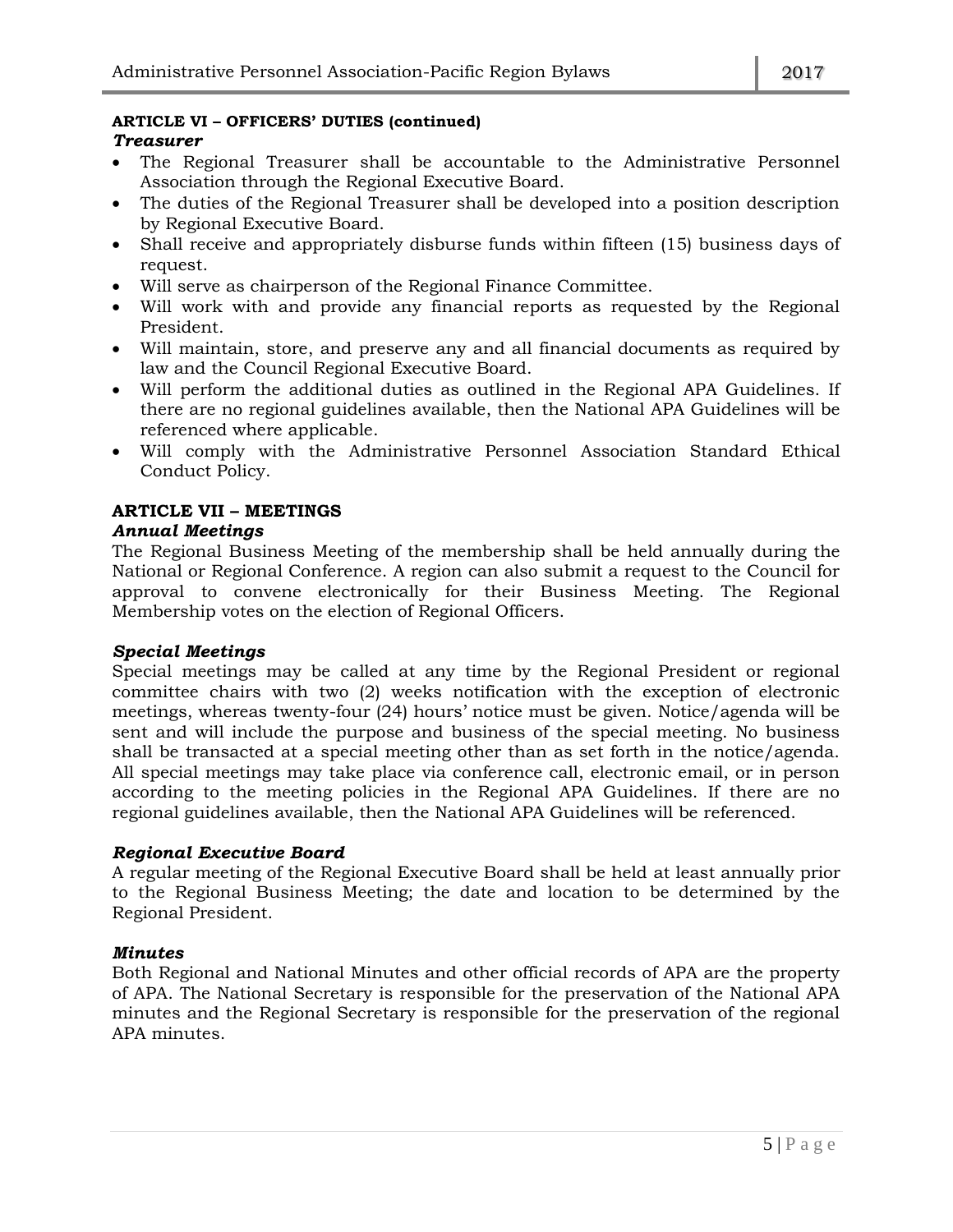#### **ARTICLE VII – MEETINGS (continued)** *Proxy Voting*

A proxy is the authority (agency) given by one having the right to do a certain thing (e.g., to vote) to another to do it for him/her. A proxy will only be allowed for the national annual meetings of Council. The regional presidents that are on Council are only permitted to use a proxy for meetings where financial decisions need to be made. The proxy must be a member of the region issuing the proxy and the proxy must be defined as an "Active" member of the region. All proxy names must be declared to the National President two (2) weeks prior to the annual Council meeting and a copy of such notification to be sent to the National Secretary.

# *Record Keeping*

Both Nationals and Regionals will form their own APA Guidelines that will not contradict the governing APA Bylaws. Nationals will maintain an editable Manual of Operations to include the National Bylaws, National APA Guidelines, Certification Guidelines, Membership Handbook, and an appendix of all applications used for the business and membership of APA.

APA Regions shall keep a full and accurate record of its proceedings. Minutes and all other official records are the property in perpetuity of the Administrative Personnel Association or their legal successors. The National President and President of each region shall make recommendation to that body for the permanent safekeeping of the body's records with the Presbyterian Historical Society. When a region ceases to exist, its records and minutes shall become the property of the National Administrative Personnel Association.

# *Quorum*

A quorum shall be thirty (30) eligible members present at the National Conference for the National Business Meeting. Roberts Rules shall apply to the Regional Executive Meeting , Regional Business Meeting and Regional Committee meetings when defining a quorum.

# **ARTICLE VIII – ABSENCE**

Absence from three (3) consecutive meetings during an officer's or committee person's term, without excuse, shall be considered the equivalent to a resignation by said member.

# **ARTICLE IX – EXECUTIVE BOARD**

The Regional Executive Board shall be composed of the following:

- Regional President
- Regional Treasurer
- Regional Secretary
- Regional President-Elect
- Regional Council on Accreditation and Standards Chair
- Regional Council on Accreditation and Standards Vice-Chair
- Regional Membership Chair
- Hospitality Chair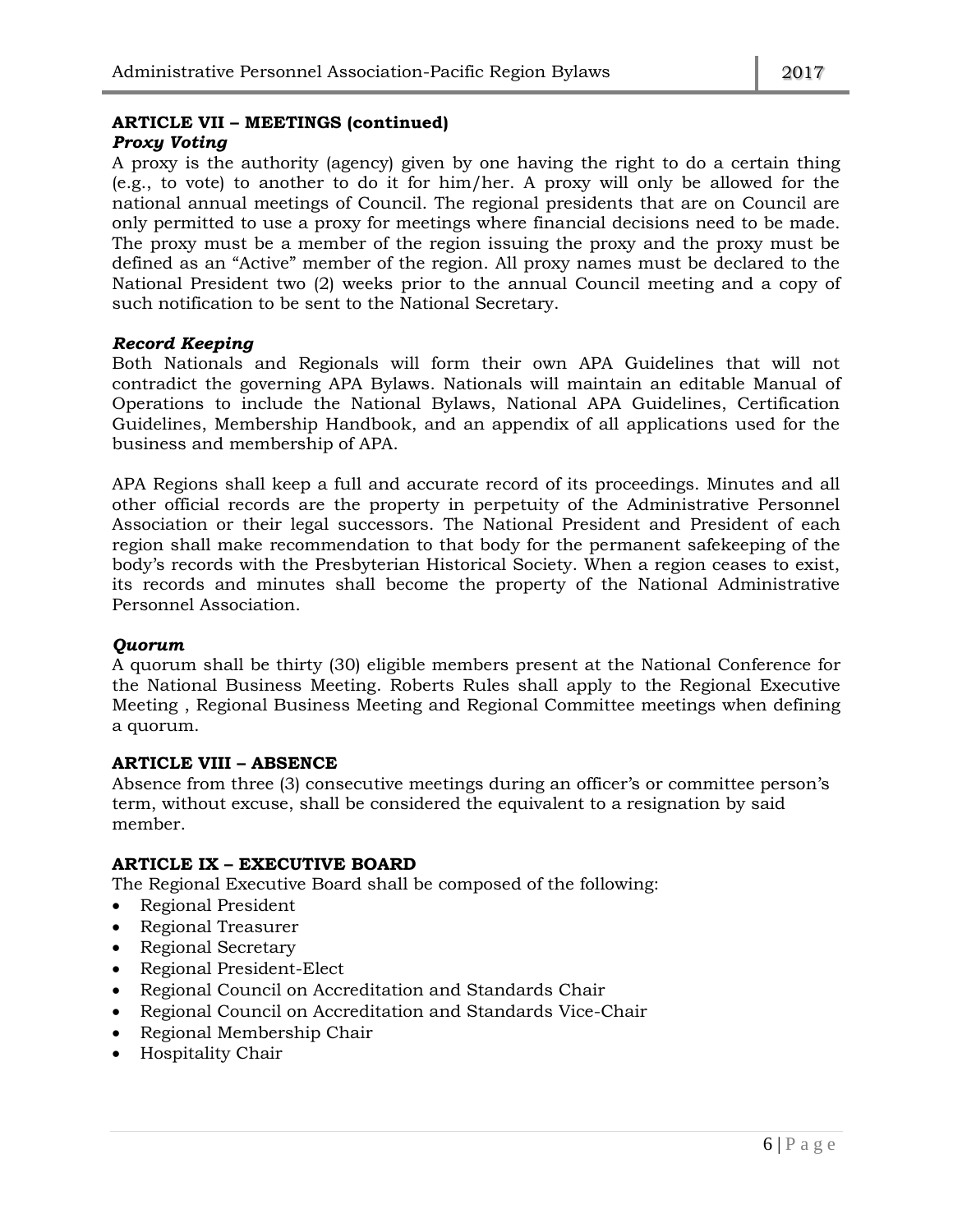# **ARTICLE X – COUNCIL**

The Council shall be composed of the following:

- National Executive Board
- All Regional Presidents

The following appointed chairs:

National Conference Planning Committee

All Council members shall have voice and vote.

The following attendees of the Council will have voice and no vote:

- Parliamentarian
- National committee vice-chairs
- Regional President-Elects

# **ARTICLE XI – COMMITTEES AND COUNCILS**

The following constitutes the Pacific Region Committees and Councils of the organization:

- Conference Planning Committee
- Nominating Committee
- Scholarship Committee

Each region is required to write their own committee descriptions and maintain those descriptions within their own Regional APA Guidelines. Regions can combine no more than two (2) committees if leadership is not available to fill the requirements.

Other standing or special committees may be appointed by the Regional President as deemed necessary to carry on the work of the organization.

The following constitutes the Pacific Region Special Committees of the Regional organization:

Hospitality Committee

# **ARTICLE XII – LEGACIES AND GIFTS**

Legacies and gifts, not specifically designated to be endowment or trust funds, may be used for the general purposes of the Corporation.